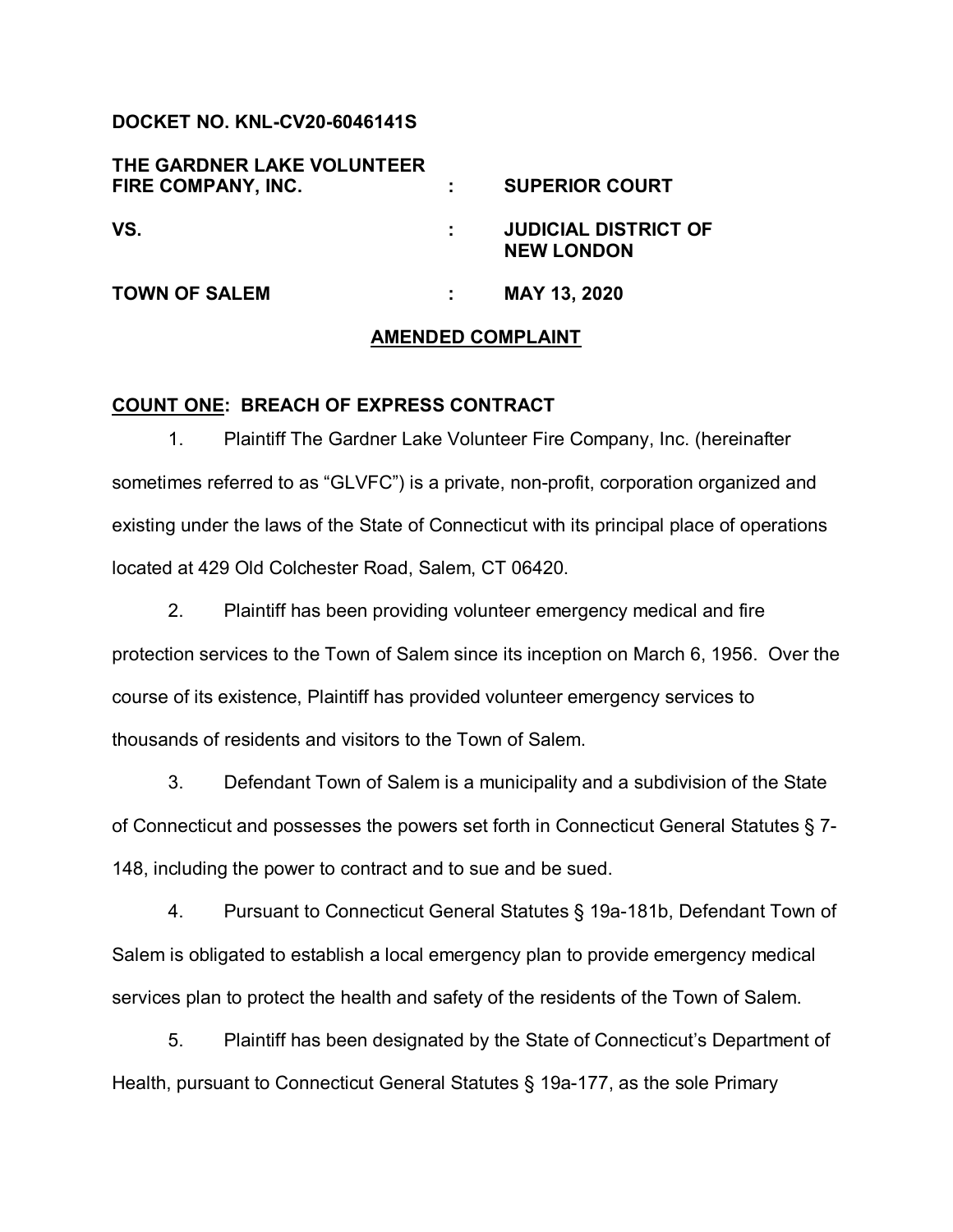Service Area Responder for Basic Ambulance service within the boundaries of the

Town of Salem and has been issued Certificate of Operation C1212B1.

6. In accordance with Connecticut General Statutes § 19a-181b, Defendant

Town of Salem has created a Local Emergency Medical Services Plan ("LEMSP"),

revised May 13 2019, and signed by First Selectman Kevin Lyden, that lists Plaintiff as

the provider of "Ambulance and Supplemental First Responder" services.

7. The LEMSP also sets for the following under the hearing "Independent

Agency Status:"

There are two career personnel on duty Monday through Friday from 7:00 A.M. to 5 P.M. These two career personnel are provided to the GLVFC and SVFC [Salem Volunteer Fire Company] by the Town of Salem and provide basic and first responder EMS. The volunteer staff provides basic and first responder EMS and are provided by GLVFC and SVFC. *The GLVFC, SVFC, Paramedic Services, and Mutual Aid Services provided to the Town are incorporated independently of the Town. As such, they are governed by their own corporate boards and by-laws, and operation in compliance with State and Federal laws*. (emphasis added)

8. Under the heading, "Local System Comparison to Model EMS System," GLVFC is designated to conduct CPR classes for the community as well as safety awareness training, and is designated as Supplemental and Basic First Responder Service Providers for the Town of Salem.

9. Under the heading, "EMS Development Goals and Objectives," and in particular, with respect to the goal of timely and efficient and cost-effective delivery of emergency medical services, the Town of Salem stated that its goals and objectives included the obligation to: (a) "Conduct initiatives and incentive programs to promote volunteerism in the SVFC and GLVFC focused on EMS personnel," and (b) "Foster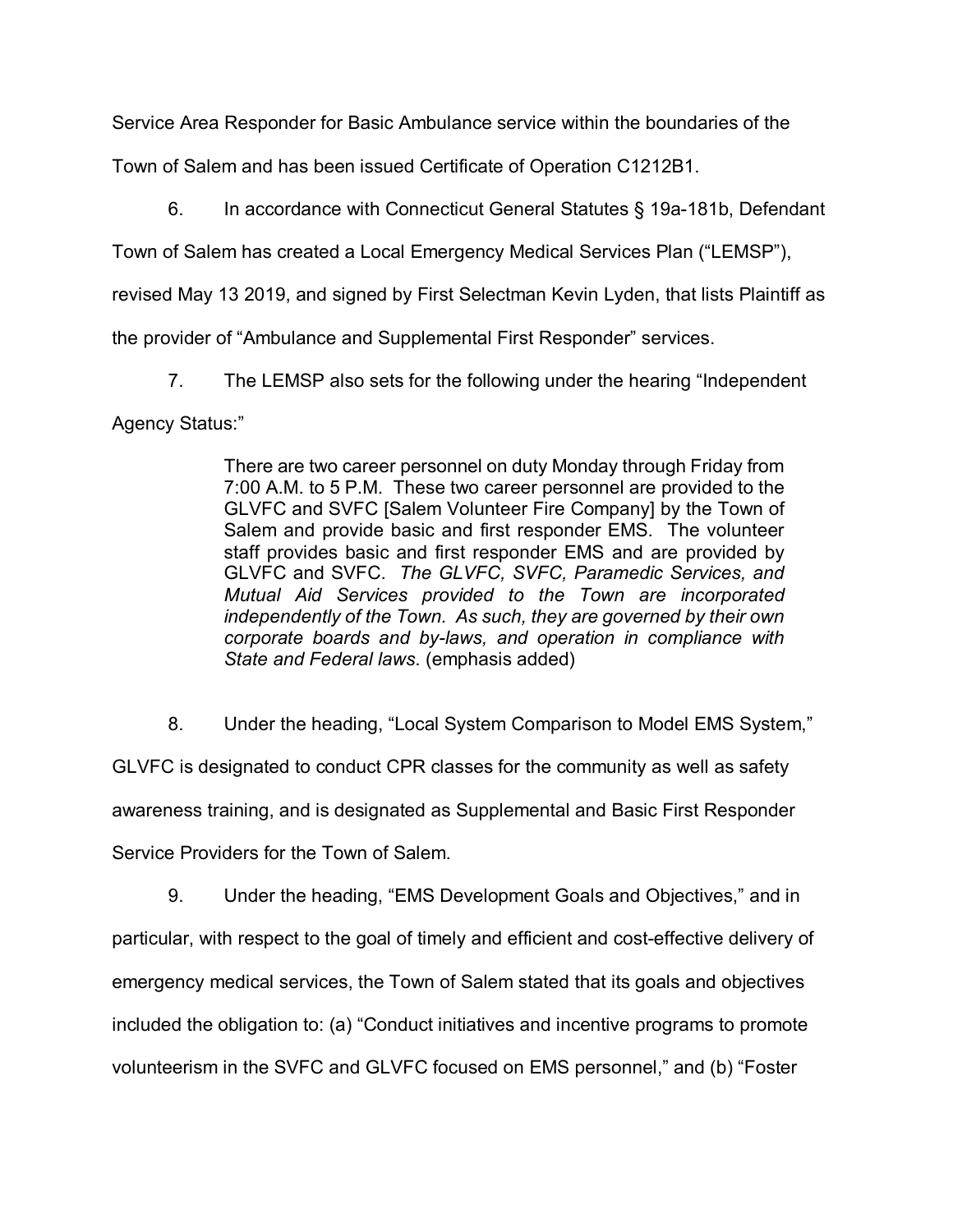community awareness, participation in, and support of the Emergency Medical Services Systems in the Town of Salem."

10. The Town of Salem's LEMSP also makes the following statement just prior to the signature of First Selectman Lyden, "The Town's objective is to provide our citizens and visitors with the best EMS system possible with the resources available to us. The elected officials and citizens of the Town of Salem support our EMS system. We encourage you to become a volunteer member of the Gardner Lake or Salem Volunteer Fire Company."

11. Plaintiff owns the firehouse located at 429 Old Colchester Road as well as the ambulance that is used to provide emergency medical services to the visitors and residents of the Town of Salem. Plaintiff also provides space at its firehouse for the storage and use of a fire truck and emergency equipment owned by the Town of Salem.

12. On February 6, 2006, in order to comply with the obligation to provide EMS, Plaintiff and Defendant entered into the latest iteration of the Emergency Services Agreement ("the Agreement"). The Agreement was signed by all five members of the "Board of Selectman" and by the President of Plaintiff.

13. Under the terms of the Agreement, Plaintiff agreed to provide emergency services that would be paid for by the Town of Salem from amounts budgeted by the Town and appropriated by the citizens of the Town of Salem at its annual Town meeting as follows.

> a. In paragraph I, the Plaintiff and Defendant agreed that the Plaintiff would continue to provide the Town of Salem with adequate fire protection and ambulance services.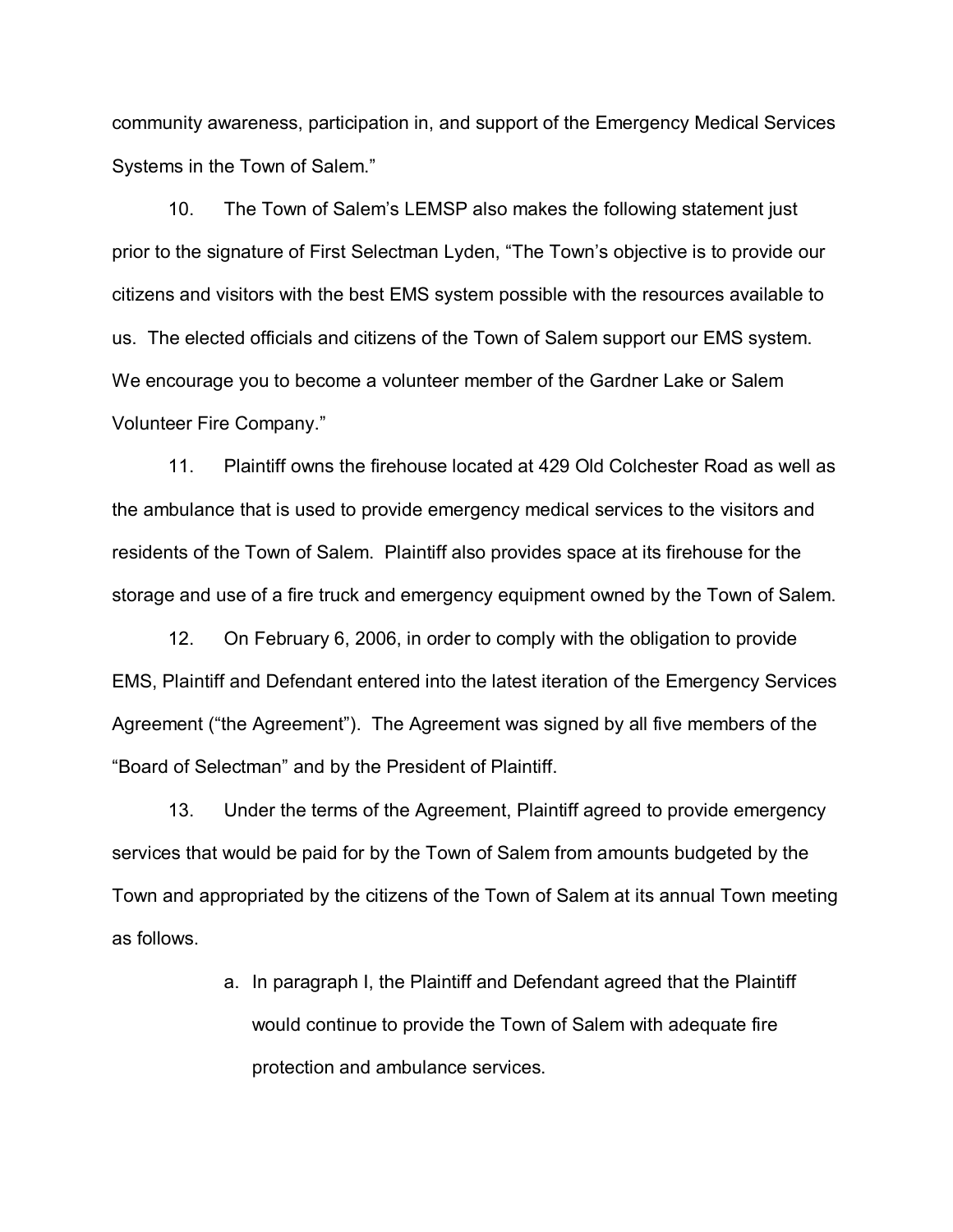- b. In paragraph II, Plaintiff and Defendant agreed that the Town of Salem "shall continue to appropriate sufficient funds to the [Plaintiff] for the operation, maintenance and purchase of equipment, based upon an estimated annual budget prepared by the [Plaintiff] and submitted to the [Defendant], subject to approval by the Salem Board of Finance and the Salem Town Meeting."
- c. In paragraph III, Plaintiff and Defendant agreed that the existence of the Agreement would not "in any way, infringe upon the volunteer status of [Plaintiff] or prior rights of mutual aid in place with any other fire company or companies."
- d. In paragraph IV, Plaintiff and Defendant agreed to maintain a schedule of assets acquired with Town funds, which assets would remain the property of the Town held in trust by the Plaintiff.
- e. In paragraph V, Plaintiff and Defendant made clear that the Agreement would continue until July 1, 2006, and would automatically be renewed each year for an annual term unless terminated by either party with 120 days prior written notice. The Agreement would also terminate in the event the Plaintiff dissolved.
- f. In paragraph VI, Plaintiff and Defendant stated that the Agreement may be modified in writing by the parties.

14. From March of 1956 until May of 2019, Plaintiff and Defendant worked cooperatively to assure that emergency medical and fire protection services would be provided to the residents and visitors to the Town of Salem.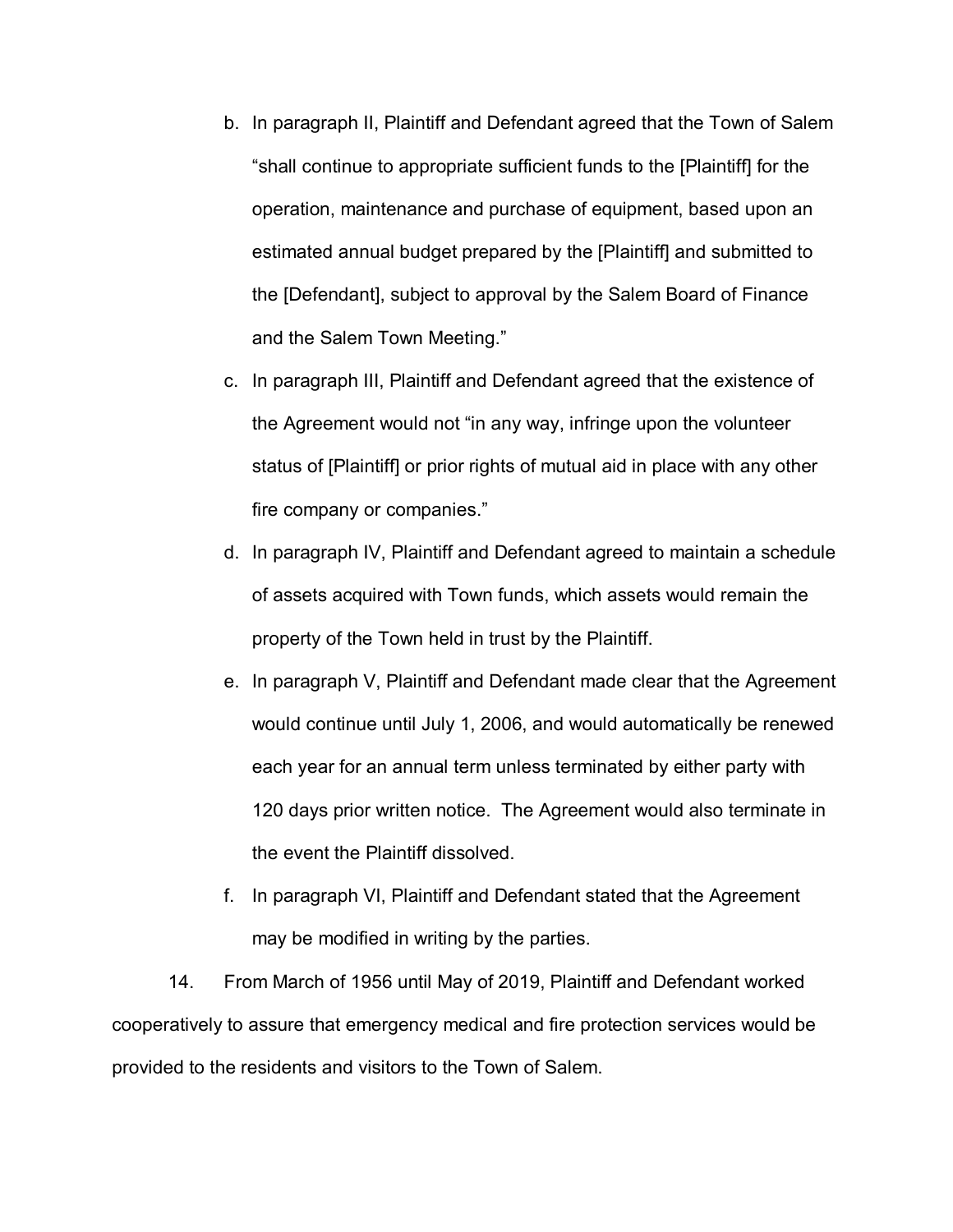15. As noted in the LEMSP, Defendant employs two career individuals who provide assistance to the GLVFC and SVFC during weekdays.

16. From time to time, including in 2019, career individuals employed by the Defendant as firefighters and emergency services technicians were also members of Plaintiff. One such individual is James Savalle, who at all times relevant to this complaint was both an employee of the Defendant and a member of the Plaintiff serving as its Fire Chief.

17. Through the relevant time period of this complaint, Plaintiff coordinated with Defendant to provide volunteer emergency and fire suppression services such that Defendant's emergency service employees covered the Town of Salem in person and on call during weekdays and Plaintiff's volunteers, along with the SVFC volunteers, covered the Town of Salem at nights and on weekends.

18. Each year, Plaintiff submitted an annual estimated budget to the Town of Salem's Board of Finance and then an agreed upon amount was submitted to the Town of Salem's residents for approval on or about the first of July being the commencement of the Town of Salem's fiscal year.

19. In 2019, Plaintiff submitted an annual estimated budget that included the cost of paying stipends and other costs associated with the Plaintiff's ability to operate and maintain the emergency services capability required by the Agreement. The Board of Finance approved a budget for those services and the residents of the Town of Salem voted in favor of that appropriation of those funds.

20. On May 20, 2019, Defendant's First Selectman, Kevin Lyden, issued a directive to Fire Chief James Savalle concerning volunteering his services for GLVFC.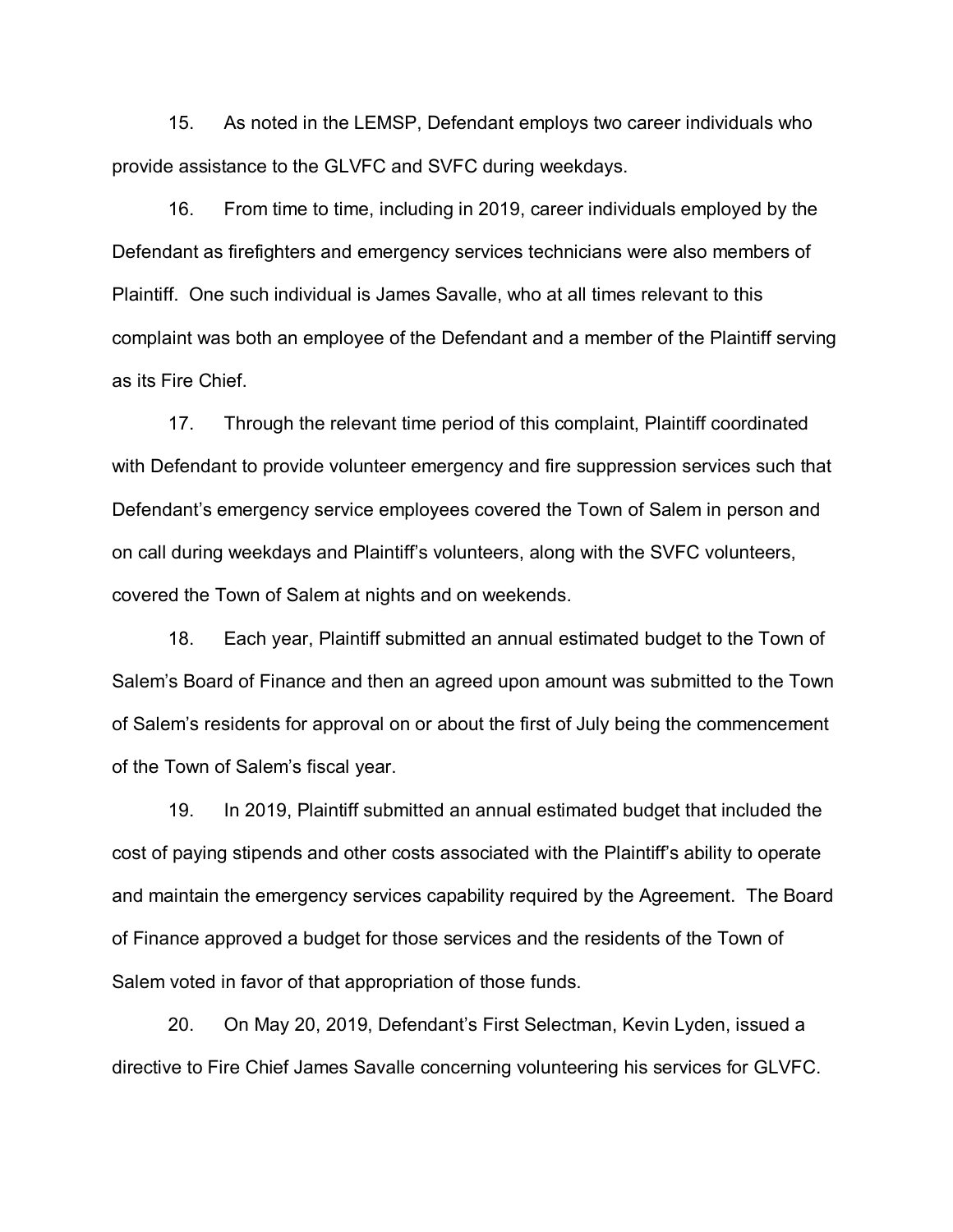21. The directive issued by First Selectman Lyden dated May 20, 2019 was contrary to legal advice received by the Defendant since 2007 concerning the same subject matter.

22. The directive dated May 20, 2019 informed Fire Chief Savalle that he could no longer provide the same emergency services to the Plaintiff as a volunteer on nights and weekends that he was providing to the Defendant as an employee during the weekdays.

23. The May 20, 2019 directive to Fire Chief Savalle threated to terminate his employment should he fail to abide by the new restriction.

24. The May 20, 2019 directive was based upon a new interpretation of wage and hour law that First Selectman Lyden solicited from a different law firm than the one that had been advising the Town of Salem on this employment issue. Significantly, there had been no change in the law that required this new interpretation of the law resulting in the directive.

25. Rather, the sole basis for the May 20, 2019 directive was the Town of Salem's mistaken belief that the Plaintiff could be appropriately designated a "public agency" for purposes of the federal Fair Labor Standards Act ("FLSA") which governs the payment of wages, including overtime.

26. According to the most current "Fact Sheet # 7" issued by the United States Department of Labor, the federal agency designated to enforce the FLSA, last revised March 2011, a "public agency" is defined as "the Government of the United States; the government of a State or political subdivision thereof; any agency of the United States, a State, or a political subdivision of a State; or any interstate governmental agency."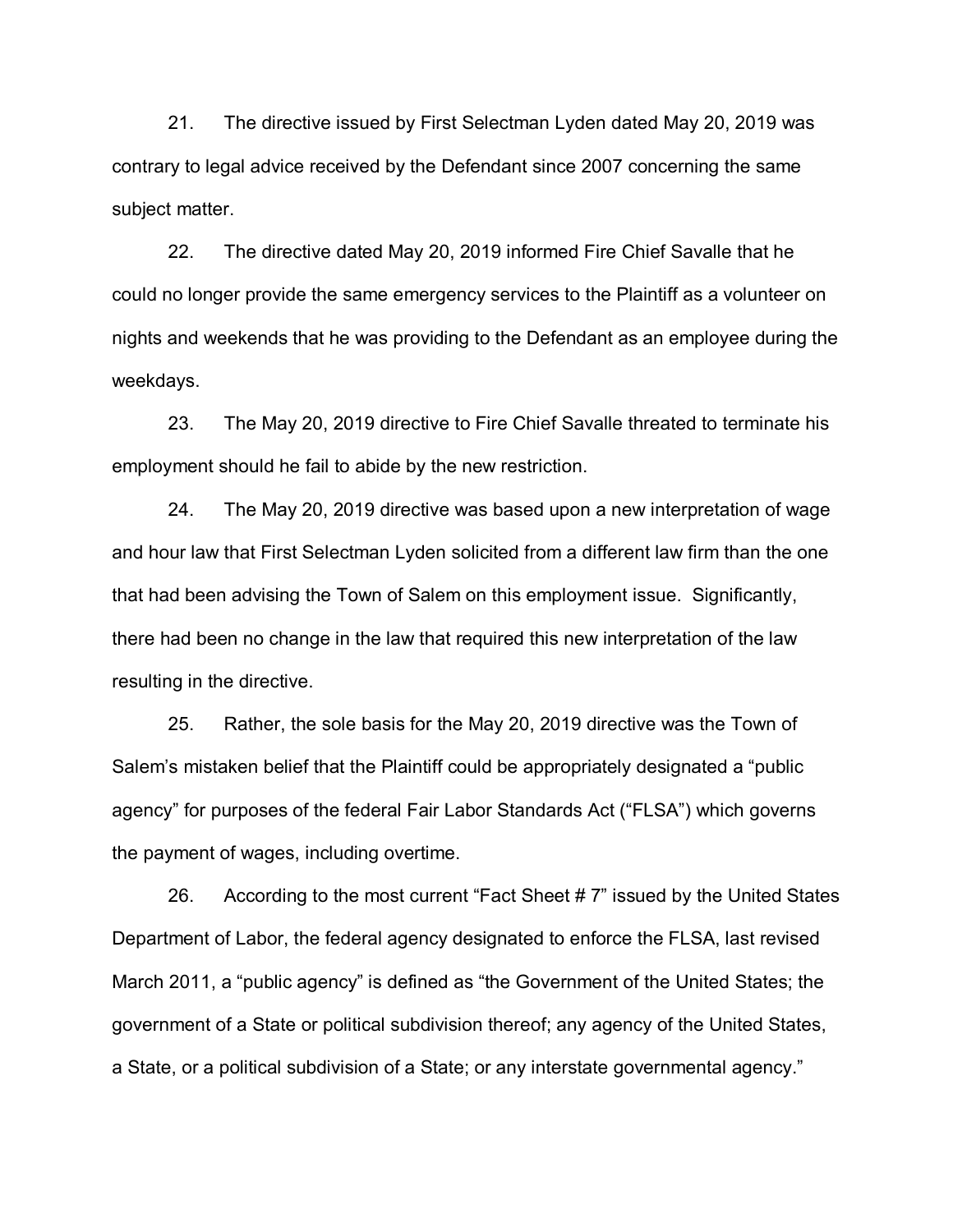27. According to the most current "Fact Sheet #7" issued by the United States Department of Labor, the federal agency designated to enforce the FLSA, last revised March 2011, "The public agency definition does not extend to private companies that are engaged in work activities normally performed by public employees."

28. In response to the May 20, 2019 directive, Plaintiff met with representatives of the Town of Salem in May of 2019, and again on June19, 2019.

29. During the meetings in May of 2019 and on June 19, 2019, Plaintiff demonstrated that it was not a "public agency" or department of the Town of Salem for purposes of the FLSA by providing official letters of opinion from the United States Department of Labor and case law from federal courts.

30. The information provided during the meetings in May of 2019 and on June 19, 2019 demonstrated that since Plaintiff had always been a not for profit, independent corporation established under Connecticut law with its own Board of Directors, Officers, and By-Laws, federal law clearly established Plaintiff was not a public agency.

31. The information provided during the meeting on June 19, 2019 also established that the only FLSA issue that could arise under the cases interpreting the FLSA and the volunteer provision therein was whether the Defendant and Plaintiff could be considered "joint employers" of the volunteers for FLSA wage claim purposes.

32. In order to conclusively resolve the "joint employer" issue and provide Fire Chief Savalle the opportunity to continue to provide his essential services as a volunteer on nights and weekends, Plaintiff submitted a proposed, revised emergency services agreement, on or about June 21, 2019, to the Defendant in order to make clear that the parties were independent and not "joint employers" for purposes of the FLSA.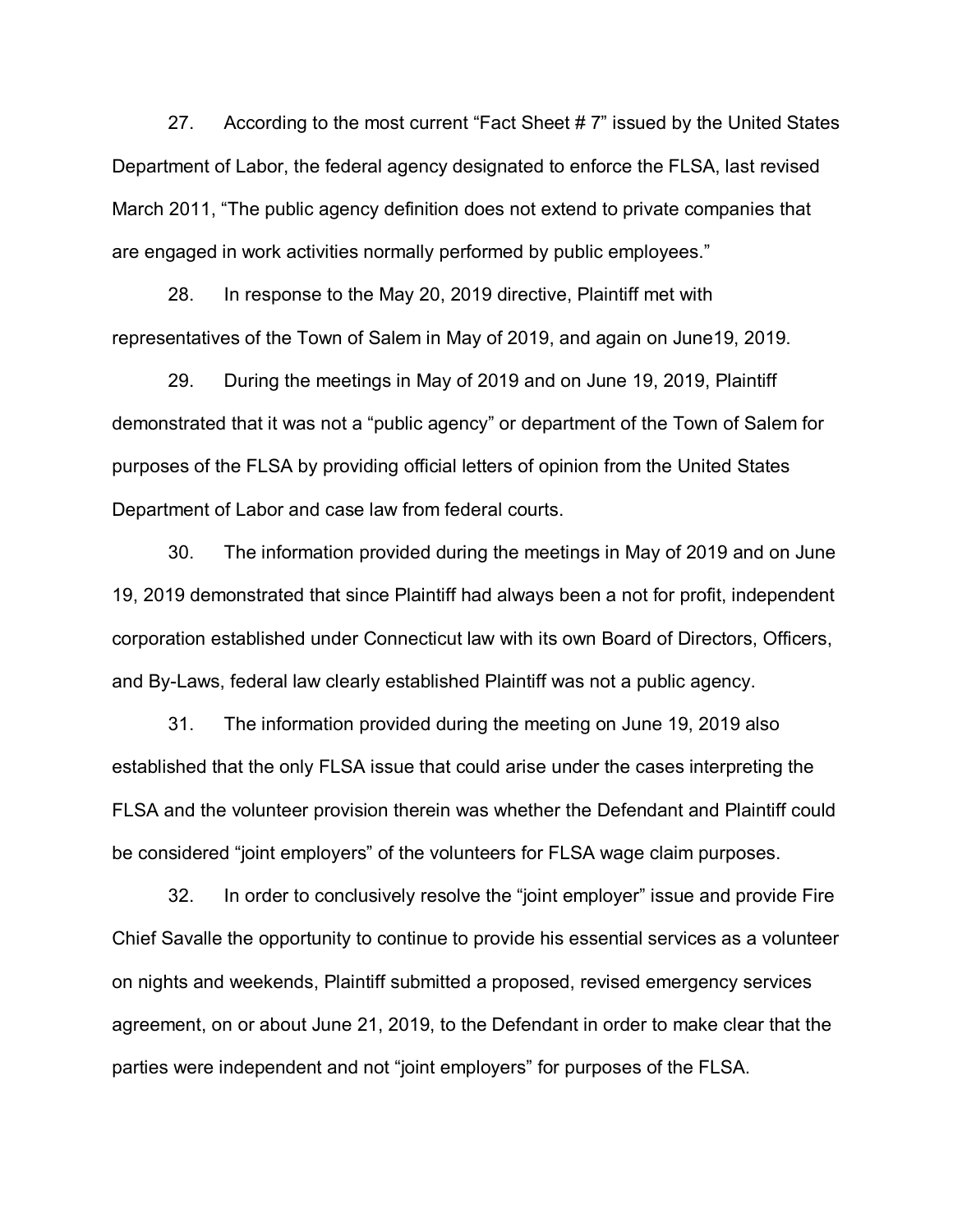33. One necessary change suggested by Plaintiff in the revised emergency services agreement was to cease the practice of having Defendant pay Plaintiff's members directly for the volunteer stipends and allow Plaintiff to directly administer the payment of stipends to volunteers. Prior to August 1, 2019, volunteers had been receiving payments directly from the Defendant supported by submission of time cards to the Town of Salem and the issuance of a federal IRS W-2 form by the Town of Salem. By treating Plaintiff's members as employees for the purpose of issuing stipend payments could support a claim that Defendant and Plaintiff were "joint employers" of the volunteers. The submission of time cards and the direct payment of the volunteers by the Town of Salem was the only significant factor that required modification so as to avoid any possibility of FLSA violation.

34. Inexplicably, and contrary to the more than 60 years of cooperation between Plaintiff and Defendant in providing emergency services to the visitors and residents of the Town of Salem, and contrary to the best interests of public health and safety, Defendant, acting exclusively at the direction of First Selectman Lyden, refused to discuss modifications to the Agreement in order to eliminate any issue with the FLSA.

35. Instead of working cooperatively with Plaintiff to revise the Agreement, First Selectman Lyden continued to threaten Fire Chief Savalle with discipline, up to and including termination of his employment with the Town of Salem, should he violate the May 20, 2019 directive and volunteer his service to Plaintiff on nights and weekends.

36. On or about July 25, 2019, Plaintiff's President Cheryl Philopena sent a letter to First Selectman Lyden, a copy of which is attached to this complaint as Exhibit A and incorporated by reference. It that letter President Philopena advised First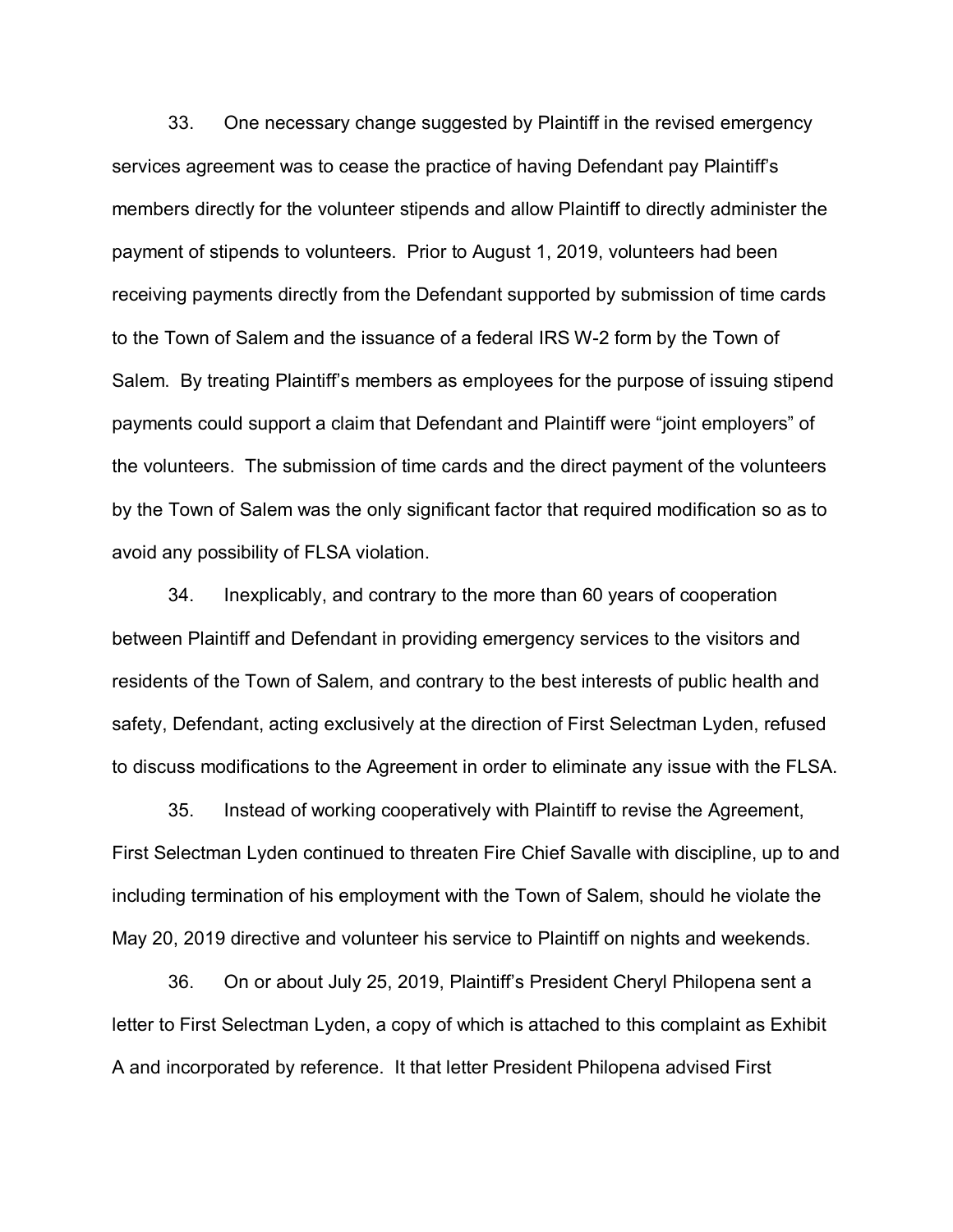Selectman Lyden that "The loss of Chief Savalle's volunteer services constitutes a serious disruption with the activities of the GLVFC's operations and coverage."

37. In the July 25, 2019 letter, President Philopena informed First Selectman Lyden that commencing August 1, 2019, it would no longer allow volunteers to submit time cards to the Town of Salem, nor would it allow Defendant to directly pay for the stipend being paid to members of Plaintiff. Plaintiff further informed First Selectman Lyden that it would submit an invoice based on  $1/12<sup>th</sup>$  of the annual amount appropriated by the Town of Salem for the purpose of paying the stipend, and then Plaintiff would pay this amount directly to the volunteers who were its members.

38. Plaintiff closed the July 25, 2019 letter by stating, "The safety of the citizens of the Town is our paramount concern and Chief Savalle's services are a vital part of that effort."

39. Given that direct payment by Defendant to the members of Plaintiff supported by an IRS W-2 Form was the only significant factor that could support a joint employer claim, Plaintiff reasonably took this action to allay the alleged concerns of First Selectman Lyden and allow Fire Chief Savalle to continue to volunteer his services for the safety of the Town of Salem's residents.

40. Plaintiff hoped that First Selectman would also act reasonably in response to this communication, however First Selectman Lyden once again refused to cooperate and by letter dated July 31, 2019 continued to threaten Chief Savalle with termination should he fail to adhere to the May 20, 2019 directive.

41. In addition, during a negotiating session involving Chief Savalle's union, Chief Savalle presented a letter of opinion from counsel dated January 13, 2020,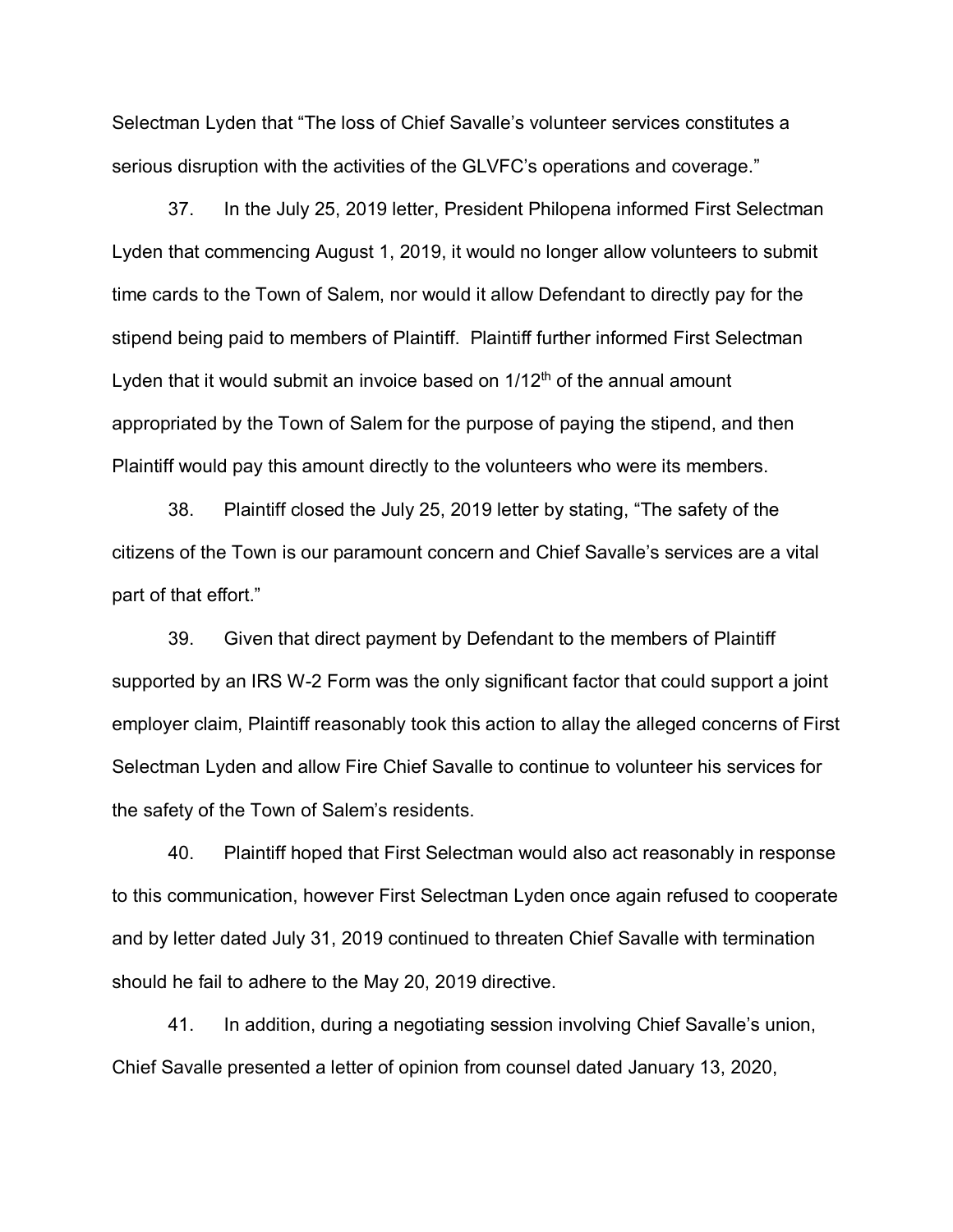summarizing the federal precedent that established the Town of Salem's claim of potential FLSA violation was unwarranted. The Town of Salem never responded to the legal authority set forth in that letter.

42. In January of 2020, representatives of GLVFC met with the Fire Marshals for the Town of Salem in an attempt to draft an agreement that would provide for stipend payments to volunteer paid through the volunteer fire companies in order to address the FLSA issue. After several meetings in January and February 2020, GLVFC and the Fire Marshals for the Town of Salem had reached agreement in principle and only required review and approval from the First Selectman. To date, the First Selectman has not responded to this proposed stipend payment agreement.

43. First Selectman Lyden's unreasonable refusal to allow Chief Savalle to participate in volunteer emergency services without any basis whatsoever in FLSA law has had real, life or death consequences to the residents of the Town of Salem. For example, on Saturday, February 29, 2020, an emergency call was received for a victim who lived 1.2 miles from Chief Savalle's residence. Because of the threat of termination of employment, Chief Savalle was unable to respond to this call. The individual, a male in his 70's, appeared to have stroke symptoms which was later confirmed after transport and stabilization at Backus Hospital. As it turned out, the stroke victim that Chief Savalle was not permitted to attend because of First Selectman Lyden's baseless FSLA claim and the threat of termination of employment was Chief Savalle's cousin.

44. Between May 20, 2019 and the present, Plaintiff has continued to provide coverage for needed emergency services with volunteers as expected under the terms of the Agreement on weekday nights and weekends. During this time Plaintiff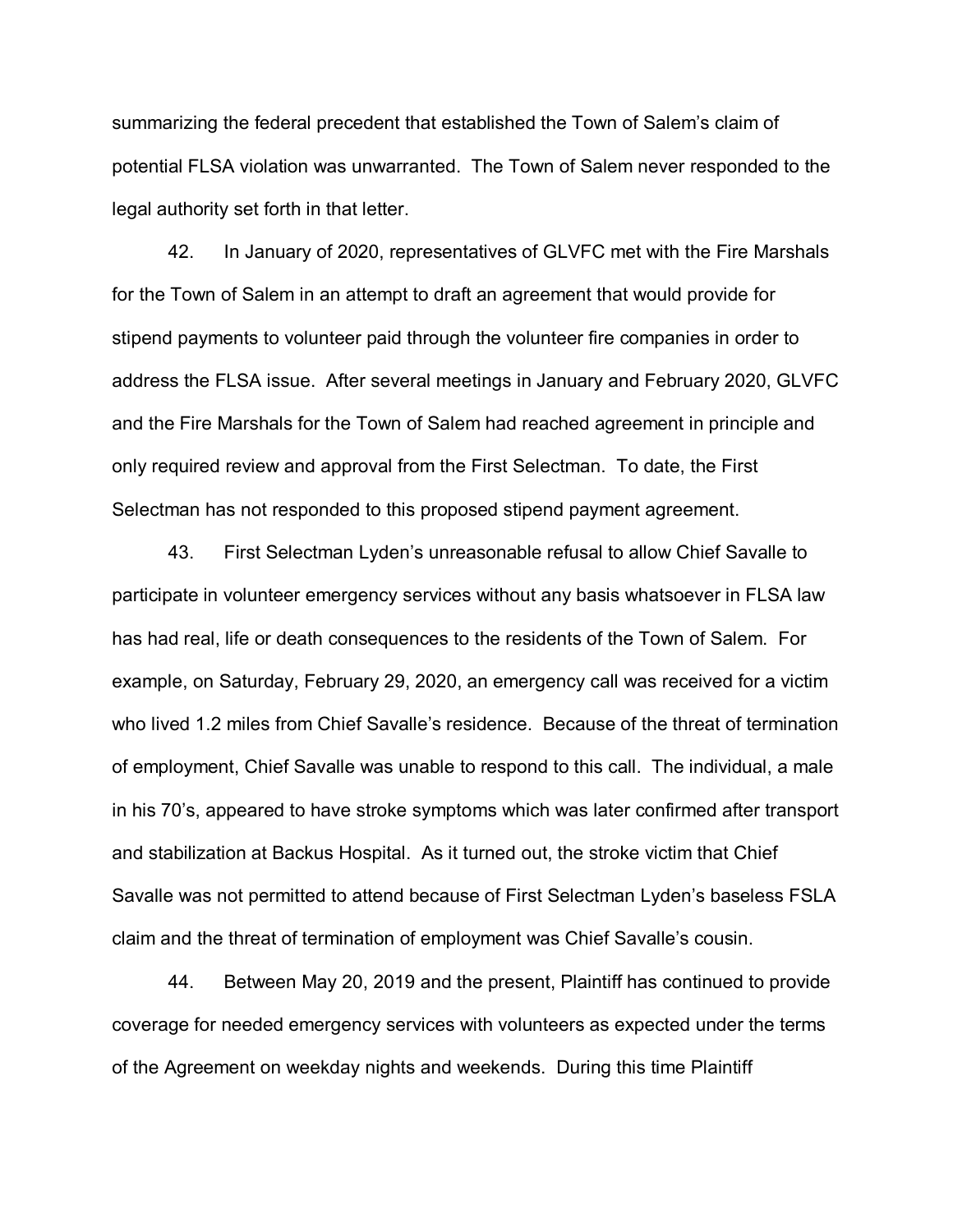responded to 236 dispatched emergencies involving 242 patients, including automobile accidents.

45. Because the shifts filled by volunteers on nights and weekends who are members of Plaintiff are coordinated with the Town of Salem, Defendant is fully aware of the benefit it is receiving from Plaintiff.

46. On March 15, 2020, Plaintiff made demand on the Town of Salem, informing First Selectman Lyden that unless payment was made for the emergency services rendered as had been repeatedly requested, Plaintiff would have no choice but to commence an action to collect the amounts due if payment was not made by March 20, 2020.

47. Despite the March 15, 2020 letter and repeated requests for payment, Defendant has not paid Plaintiff the money approved and allocated by the citizens of the Town of Salem for these purposes and, as of February 29, 2020, Defendant owes Plaintiff Forty Thousand Nine Hundred Forty (\$40,940) Dollars for the period of September 19, 2019 through April 30, 2020. The amount owed continues to increase on a monthly basis as Defendant neglects its responsibility to pay for these services.

48. In the absence of payment of the invoices to reimburse Plaintiff for the stipends paid to its volunteers by Defendant, Plaintiff has had to make use of other funds designated as a sinking fund for replacement of the ambulance that is owned by Plaintiff and used to provide emergency services to the residents of the Town of Salem.

49. By its failure to pay for the services rendered by Plaintiff for the "operation" of the emergency services as required by the Agreement, Defendant is in breach of the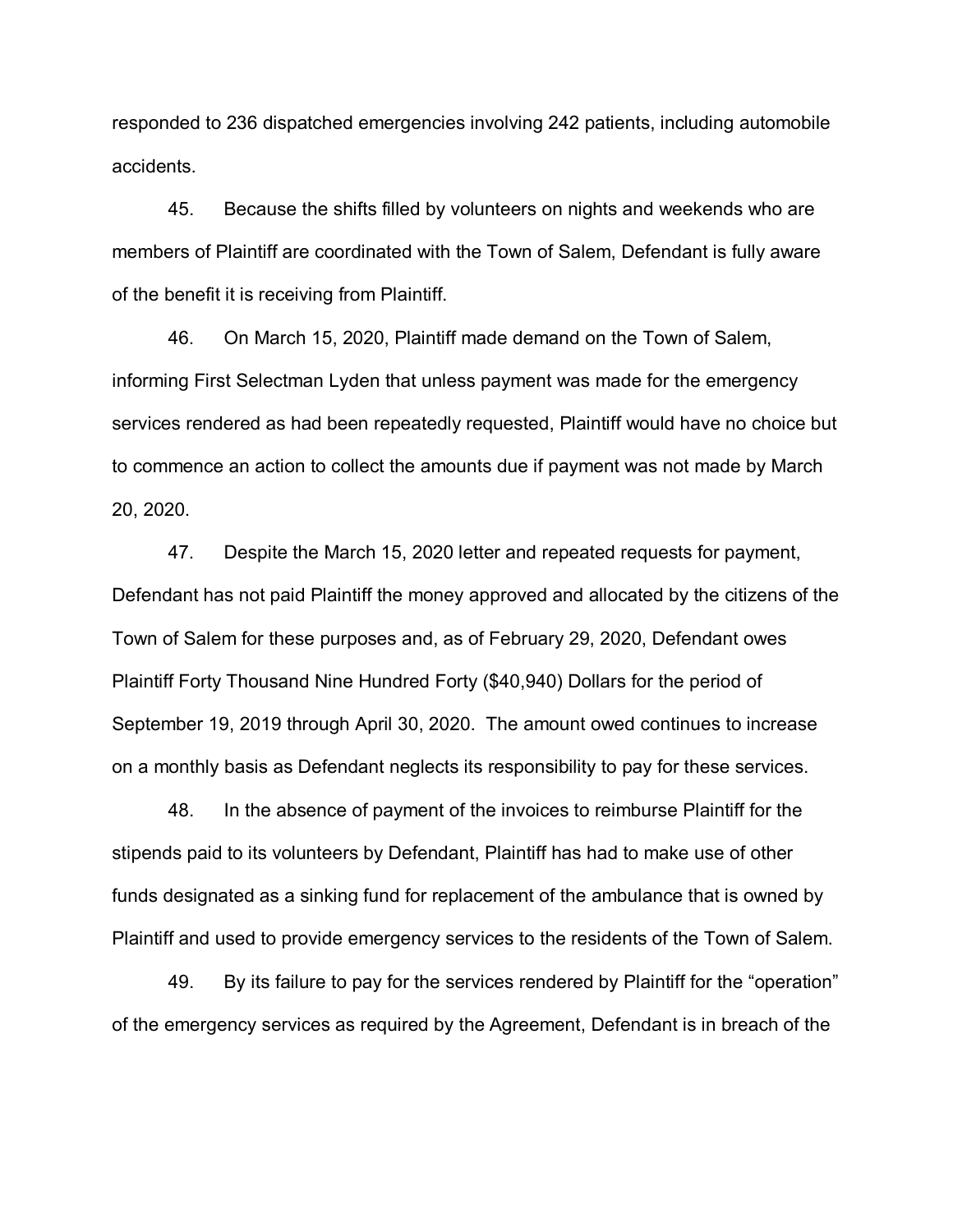express written Agreement and owes Plaintiff for the services rendered at Defendants' request and with its full knowledge.

50. Plaintiff has suffered damages by the breach of the express agreement.

#### **COUNT TWO: BREACH OF IMPLIED IN FACT CONTRACT**

1-48. Paragraphs 1 through 48 of Count One are hereby incorporated by reference and made paragraphs 1 through 48 of Count Two as though more fully set forth herein.

49. By its failure to pay for the services rendered by Plaintiff for the "operation" of the emergency services as required by the Agreement, Defendant is in breach of the implied in fact agreement owes Plaintiff for the services renders at Defendants' request and with its full knowledge.

50. Plaintiff has suffered damages by the breach of the implied in fact agreement.

### **COUNT THREE: UNJUST ENRICHMENT**

1-48. Paragraphs 1 through 48 of Count One are hereby incorporated by reference and made paragraphs 1 through 48 of Count Three as though more fully set forth herein.

49. Defendant has knowingly accepted the benefits of the volunteer services and it would be contrary to equity and fairness if Defendant is allowed to be unjustly enriched. Equity requires the Court to order Defendant to pay for the volunteer services rendered in accordance with the amounts requested and as allocated by the citizens of the Town of Salem for emergency services.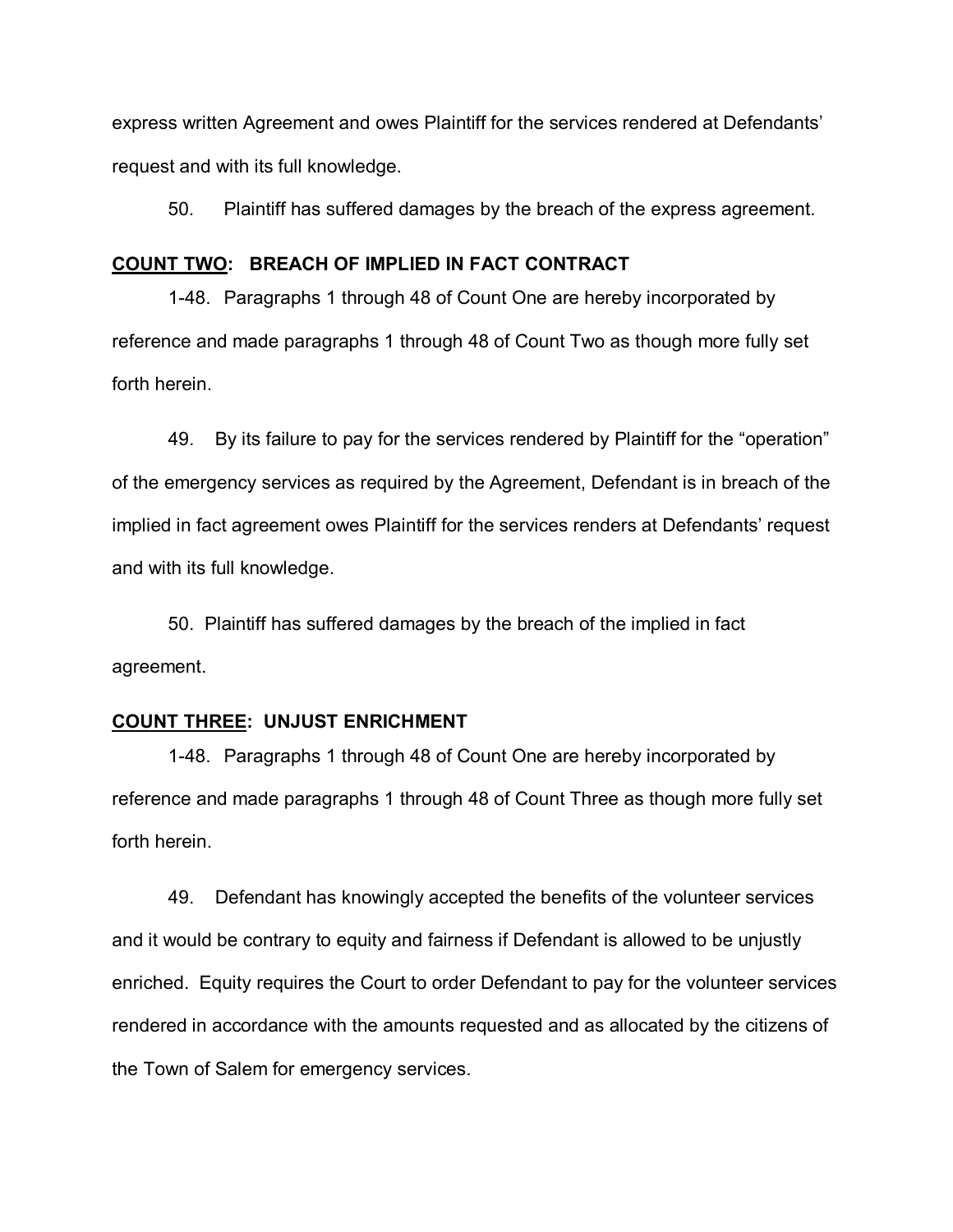# **COUNT FOUR: TORTIOUS BREACH OF CONTRACT**

1-48. Paragraphs 1 through 48 of Count One are hereby incorporated by reference and made paragraphs 1 through 48 of Count Four as though more fully set forth herein.

49. Plaintiff and Defendant have a special relationship based on the Town of Salem's need for emergency services as indicated in the LEMSP and GLVFC's status as the only entity certified by the State Department of Health to provide Basic Ambulance Services as well as the long history of cooperation in establishing an infrastructure to provide emergency services.

50. In addition to his refusal to cooperate with GLVFC in arranging for the payment of stipends for volunteers, First Selectman Lyden has taken affirmative steps of harassment by having counsel for the Town of Salem file a complaint with the Freedom of Information Commission over its intrusive request for information. Even though the Salem Volunteer Fire Company is also subject to the Freedom of Information Act, First Selectman Lyden has not made similar requests for information of that volunteer company, nor has First Selectman Lyden filed complaints against them.

51. First Selectman Lyden has also continuously harassed Chief Savalle at every opportunity in order to interfere with the operation of Plaintiff and to weaken its ability to function as follows.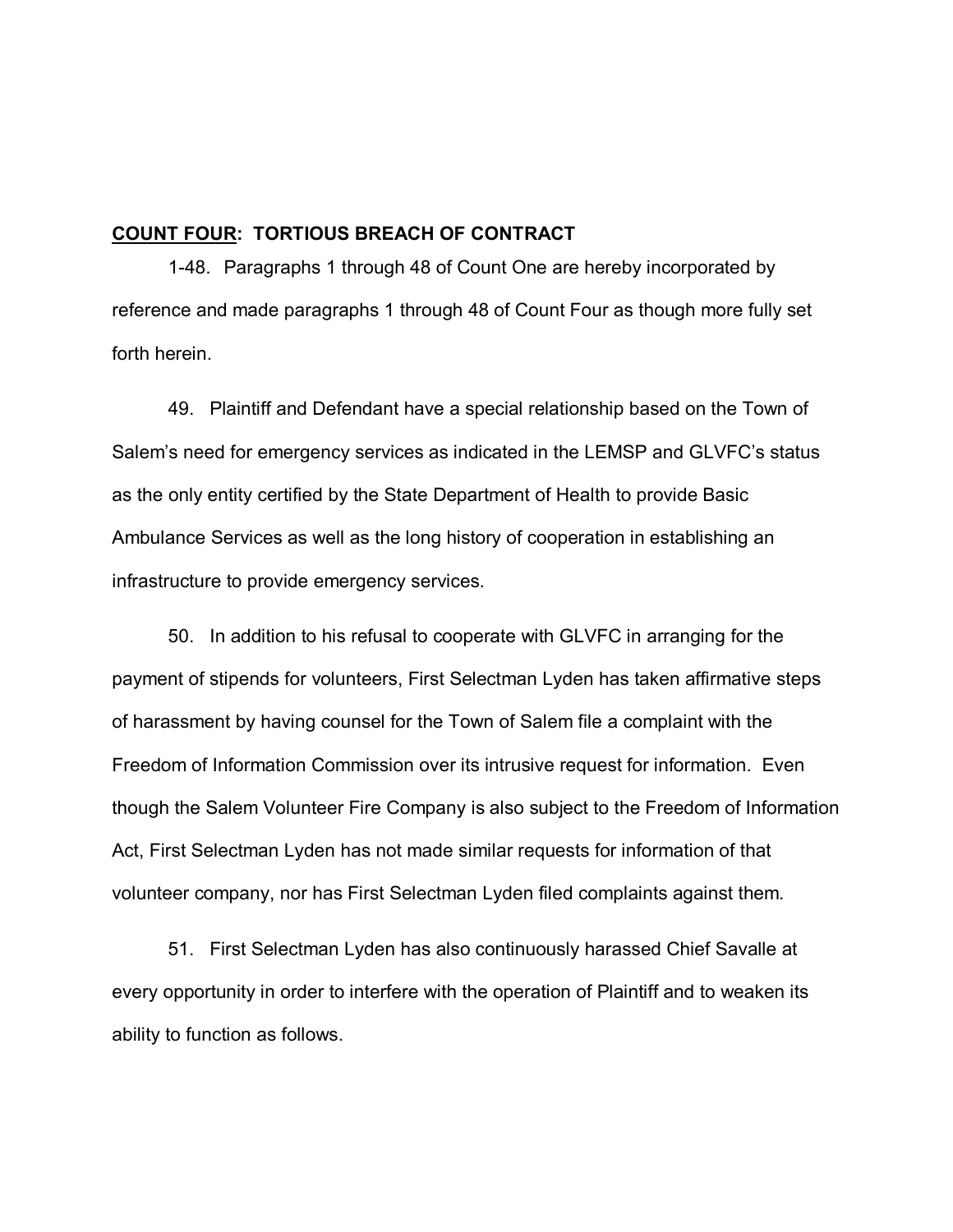A. During the negotiations between the Town of Salem and the union representing Chief Savalle in his capacity as an employee of the Defendant, First Selectman Lyden has insisted on including a provision in the collective bargaining agreement that prevents Chief Savalle from volunteering his services to Plaintiff, despite the fact that such a provision violates Connecticut General Statutes § 7-323t, entitled "Municipal contracts prohibiting paid emergency personnel from volunteer service," which states in relevant part: "[no municipality shall enter into a contract that prohibits paid firefighters or paid emergency personnel of such municipality from serving as active members of a volunteer fire department in the municipality in which such firefighters or emergency personnel reside during personal time."

B. In November of 2019, Chief Savalle was injured in the line of duty while responding to a call. First Selectman Lyden has denied Chief Savalle Worker's Compensation coverage for this injury forcing Chief Savalle to exhaust all of his compensatory time to cover lost wages and to incur medical bills that are the responsibility of the Town of Salem.

C. In January of 2020, First Selectman Lyden denied Chief Savalle a medical leave of absence as provided for by the federal Family and Medical Leave Act making the false claim that the Town of Salem employs less than 50 employees when well-established law and the Census of Governments clearly establishes that the Town of Salem is required to include, as employees, workers at the Board of Education.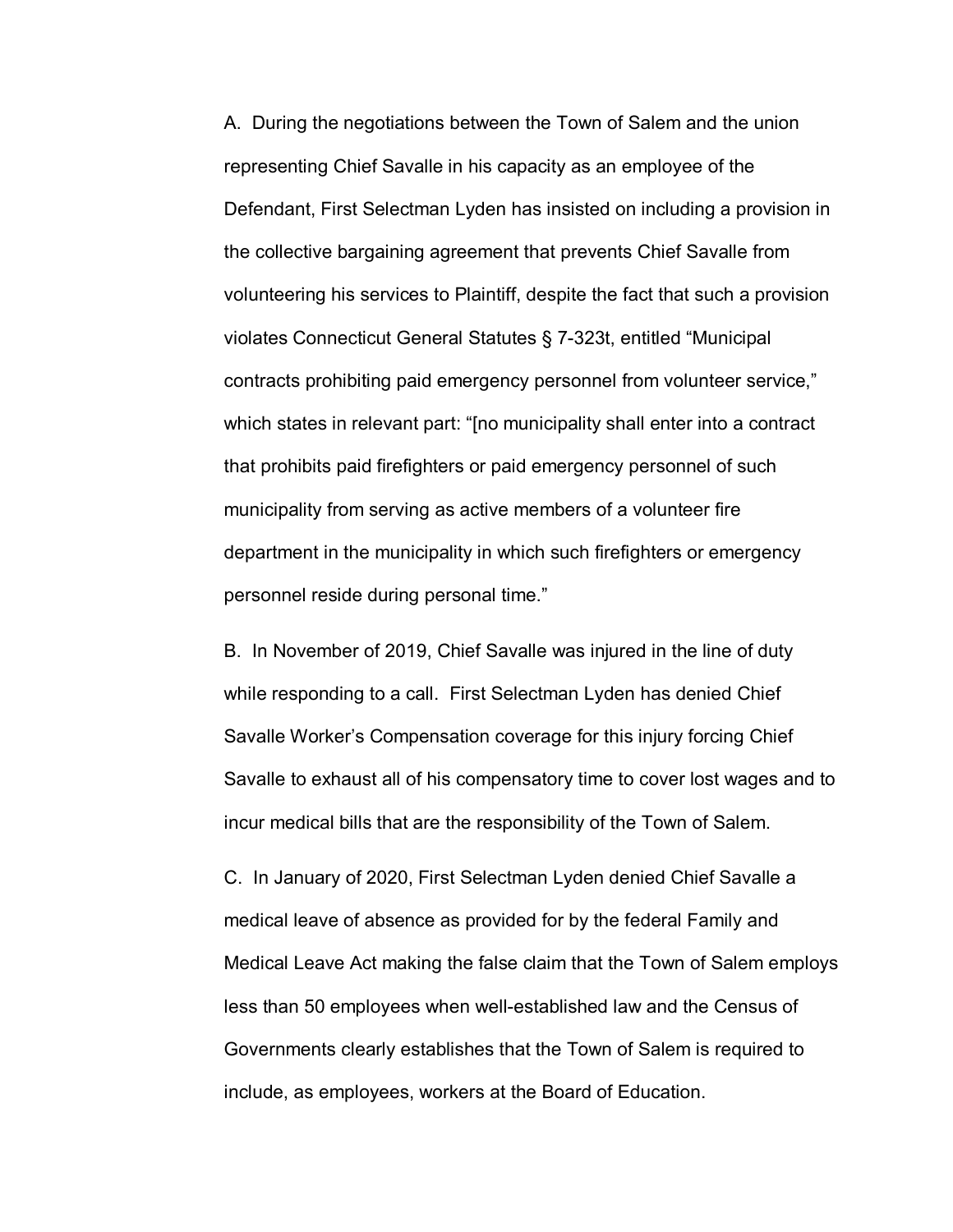D. In April of 2020, First Selectman Lyden imposed disciplinary action in violation of the terms of the collective bargaining agreement when First Selectman Lyden caused Chief Savalle to be disciplined by a suspension without pay for five days because he provided medical attention to the victim of a serious motor vehicle accident in the Town of Colchester. Although Chief Savalle was in his personal vehicle when he came upon a one car roll-over accident on his way to deliver personal protective equipment to assist the Colchester Volunteer Fire Department in their fight against COVID-19, First Selectman Lyden claimed that Chief Savalle had violated the May 20, 2019 restriction on his ability to volunteer in the Town of Salem.

52. First Selectman Lyden has also attempted to control the finances and operation of private funds of the GLVFC through audits of the records of the Plaintiff.

53. On numerous occasions in 2019, over First Selectman Lyden has stated to other public officials, including the Board of Finance, "I have got Gardner Lake under control."

54. First Selectman Lyden has made it plain that he intends to take control of the GLVFC as if it were not an independent, non-profit corporation but rather a department of the Town of Salem.

55. Plaintiff has resisted the efforts of First Selectman Lyden to control the activities of its organization.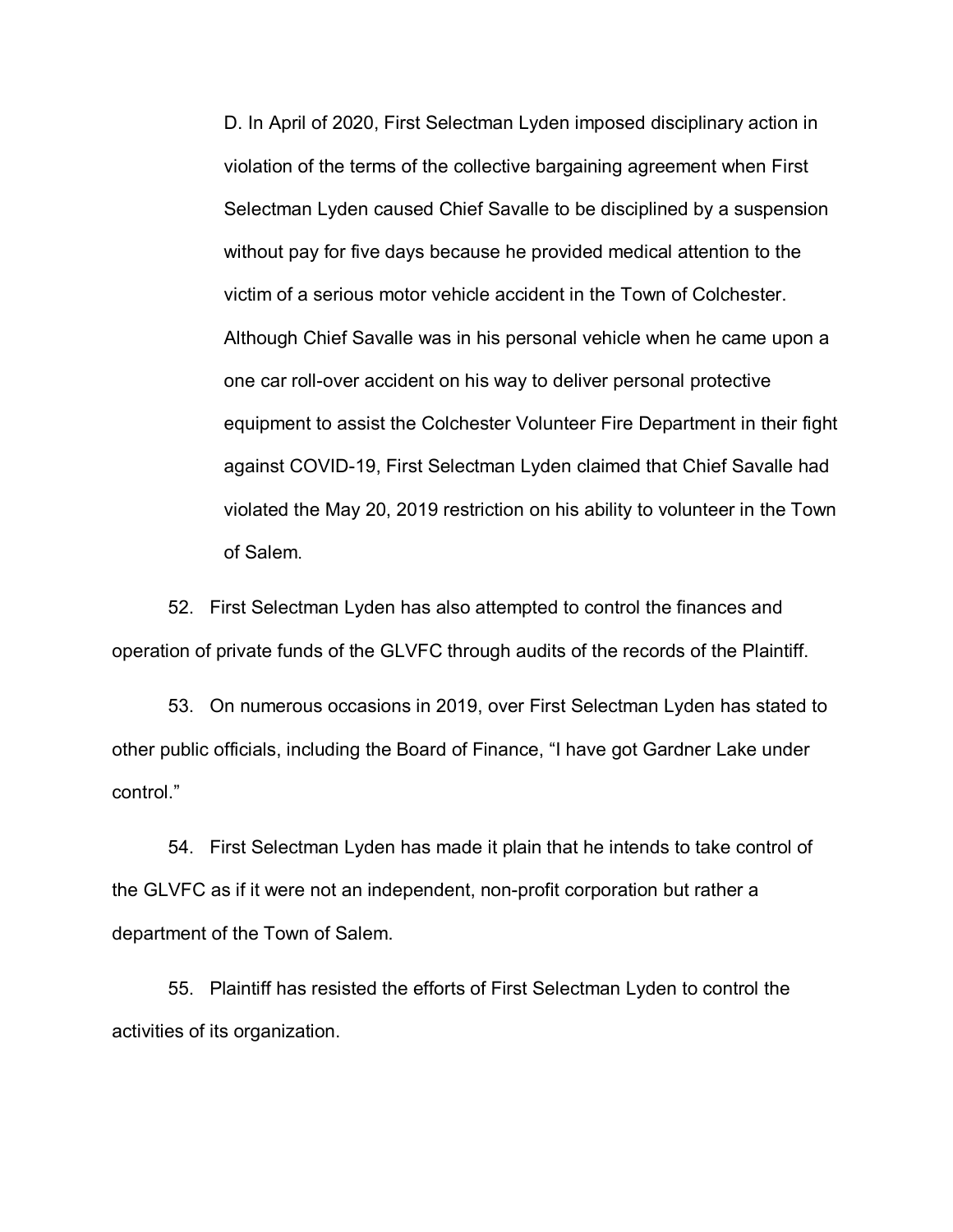56. Because Plaintiff has resisted the efforts to take control of its organization, First Selectman Lyden is refusing to pay GLVFC the money owed by the Town of Salem in order to weaken and destroy Plaintiff as an independent entity consistent with First Selectman Lyden's malicious and evil desire to take over Plaintiff.

57. Defendant, by and through the actions of First Selectman Lyden, has acted outrageously and maliciously and with reckless indifference to the rights of Plaintiff under the Agreement and to the rights of the citizens of the Town of Salem who are entitled to receive emergency services from Plaintiff without bogus restrictions imposed by the First Selectman solely to advance his political career.

Wherefore, Plaintiff demands judgment against Defendant Town of Salem, and the following.

- 1. Damages;
- 2. Punitive damages;
- 3. Interest for money wrongfully withheld;
- 4. Equitable relief based on unjust enrichment;
- 5. Costs.